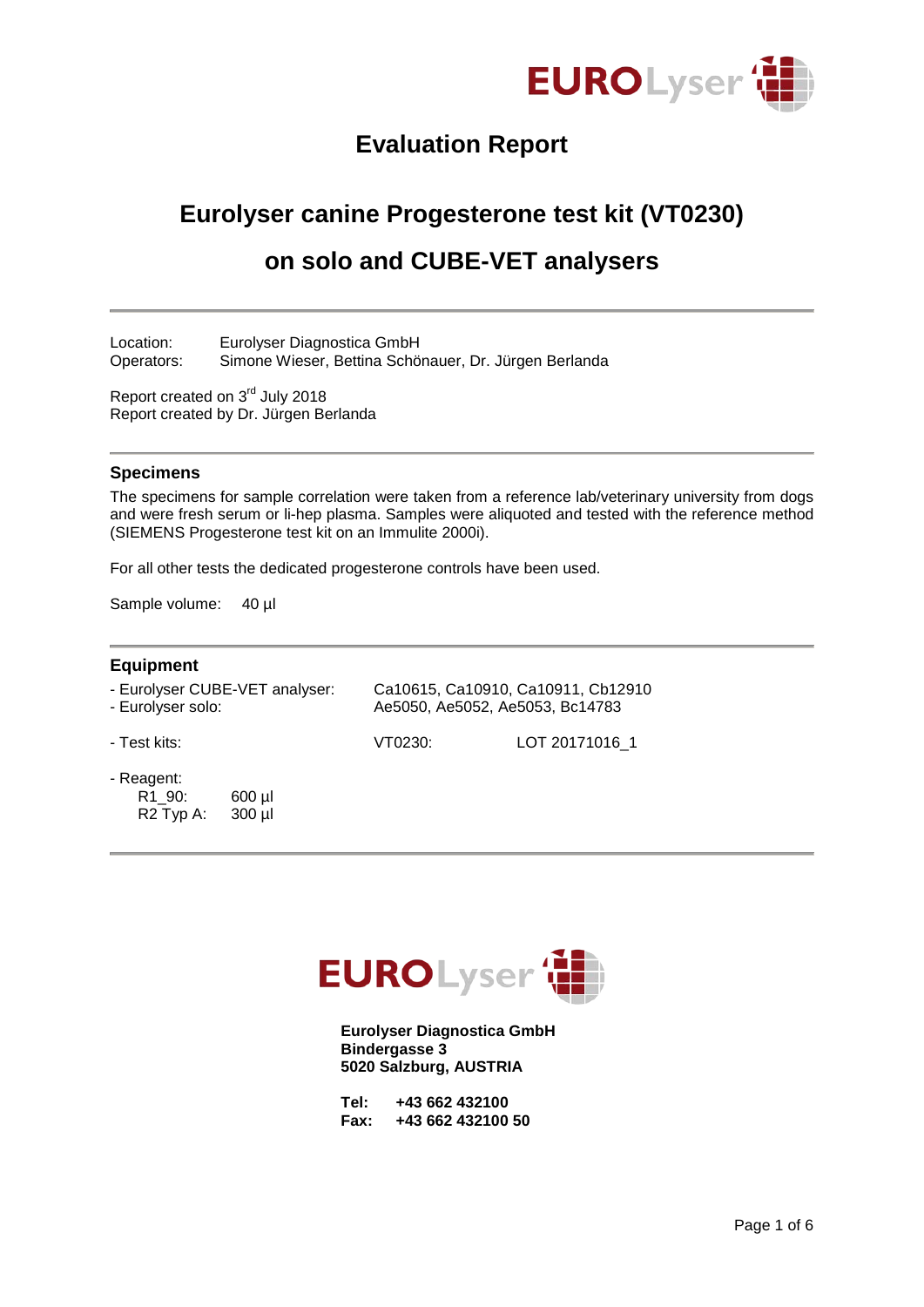

## **1. Introduction and Scope**

Progesterone (P4) is an androgen produced by the corpus luteum of bitches. Normally present in low doses in non-pregnant bitches, in dogs, levels of progesterone start to climb around the time of the LH peak. Thus, the production of progesterone by the follicle begins prior to ovulation at the end of proestrus and reaches increased levels in peripheral blood plasma at the time of ovulation. In females, the measurement of progesterone is useful in evaluating the status of ovarian functions, monitoring of progesterone therapy and early stage pregnancy evaluations.

1.1 Method comparison

Testing the correlation between the progesterone measurement results on Eurolyser analysers from serum and li-hep plasma samples and the results of the Siemens progesterone test measured on an Immulite 2000i.

- 1.2 Reproducibility Characterisation of the reproducibility of the Eurolyser progesterone test for 1 control and pooled canine serum samples.
- 1.3 Stability testing<br>1.4 Limit of Quantifi
- 1.4 Limit of Quantification<br>1.5 Interferences
- **Interferences**

### **Principle:**

Homogeneous immunoturbidimetric test.

### **2. Comparison Study**

Eurolyser vs. reference method (Siemens Immulite 2000i)

The comparison study is based on the correlation between the results of the Eurolyser progesterone test and the Siemens progesterone test measured on an Immulite 2000i.

50 canine samples have been analysed on solo and CUBE-VET analysers. 2 replicates of each sample have been measured.

The acceptance criterion for this comparison study is a coefficient of determination **R² > 0.90** obtained from linear regression between the Eurolyser progesterone and the Immulite progesterone. Further, slope has to be within 0.8 and 1.2, and an intercept between -1 and 1 is acceptable.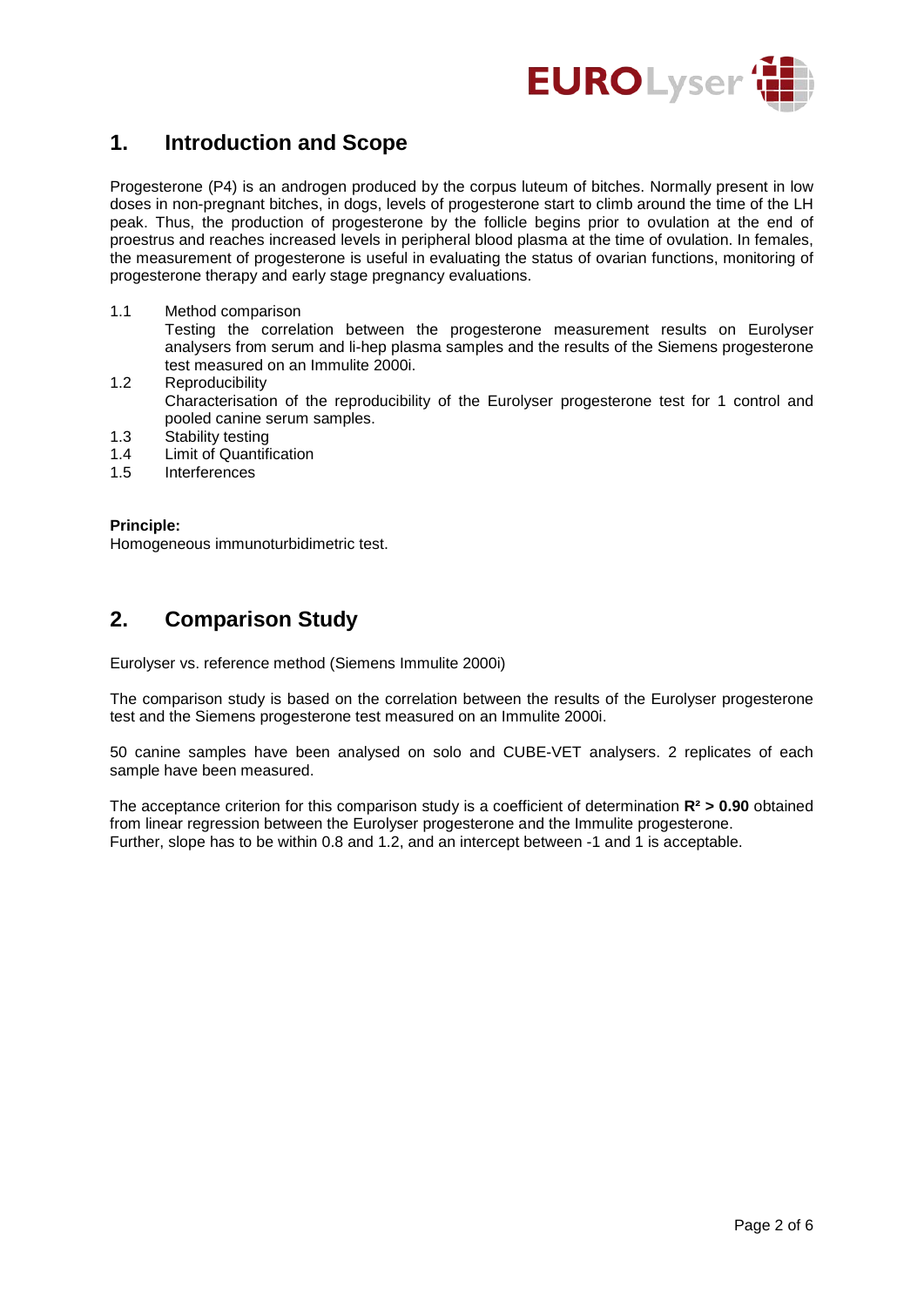

### **Correlation:**

| Sample N°               | Immulite ng/ml | Eurolyser ng/ml #1 | Eurolyser ng/ml #2 |
|-------------------------|----------------|--------------------|--------------------|
| 1                       | 10.5           | 7.5                | >8.0               |
| $\overline{c}$          | $11.1\,$       | >8.0               | >8.0               |
| 3                       | 11.9           | >8.0               | >8.0               |
| $\overline{\mathbf{4}}$ | 12.0           | >8.0               | >8.0               |
| $\sqrt{5}$              | 12.2           | >8.0               | >8.0               |
| $\,6$                   | 15.6           | >8.0               | >8.0               |
| $\overline{7}$          | 15.9           | >8.0               | >8.0               |
| $\,8\,$                 | 17.8           | >8.0               | >8.0               |
| 9                       | 19.2           | >8.0               | >8.0               |
| 10                      | 30.1           | >8.0               | >8.0               |
| 11                      | 30.9           | >8.0               | >8.0               |
| 12                      | 6.3            | >8.0               | 7.1                |
| 13                      | 6.7            | 7.1                | 7.7                |
| 14                      | 3.8            | 4.6                | 3.9                |
| 15                      | 7.5            | >8.0               | 7.2                |
| 16                      | 9.9            | >8.0               | >8.0               |
| 17                      | 5.3            | 4.1                | 5.8                |
| 18                      | 3.5            | 4.1                | 3.8                |
| 19                      | 5.1            | 5.7                | 5.5                |
| 20                      | 5.2            | 3.7                | 4.2                |
| 21                      | 3.8            | 4.5                | 3.6                |
| 22                      | 3.9            | 3.2                | $\ast$             |
| 23                      | 3.9            | 4.6                | 4.4                |
| 24                      | 4.0            | 4.8                | 3.9                |
| 25                      | 3.4            | 3.4                | 2.9                |
| 26                      | 8.8            | 7.5                | >8.0               |
| 27                      | 8.8            | 7.9                | >8.0               |
| 28                      | 6.7            | >8.0               | >8.0               |
| 29                      | 3.2            | 2.9                | 2.9                |
| 30                      | 3.5            | 4.1                | 4.0                |
| 31                      | 0.9            | 0.8                | 0.6                |
| 32                      | 0.9            | 1.4                | 1.1                |
| 33                      | $1.0\,$        | 0.9                | 0.9                |
| 34                      | $1.1\,$        | $1.4\,$            | $1.7\,$            |
| 35                      | 1.3            | $1.9\,$            | $1.2\,$            |
| 36                      | 6.2            | 6.9                | $6.2\,$            |
| 37                      | 5.3            | 4.2                | $5.2$              |
| 38                      | 5.1            | 4.0                | 4.2                |
| 39                      | 3.4            | 4.1                | 3.6                |
| 40                      | 0.9            | 1.3                | 0.9                |
| 41                      | 0.9            | $1.0\,$            | $1.0\,$            |
| 42                      | 9.5            | >8.0               | >8.0               |
| 43                      | 0.9            | 0.3                | 0.3                |
| 44                      | 5.4            | 5.1                | 5.3                |
| 45                      | < 0.2          | 0.0                | $0.0\,$            |
| 46                      | < 0.2          | 0.5                | $0.0\,$            |
| 47                      | < 0.2          | 0.2                | 0.0                |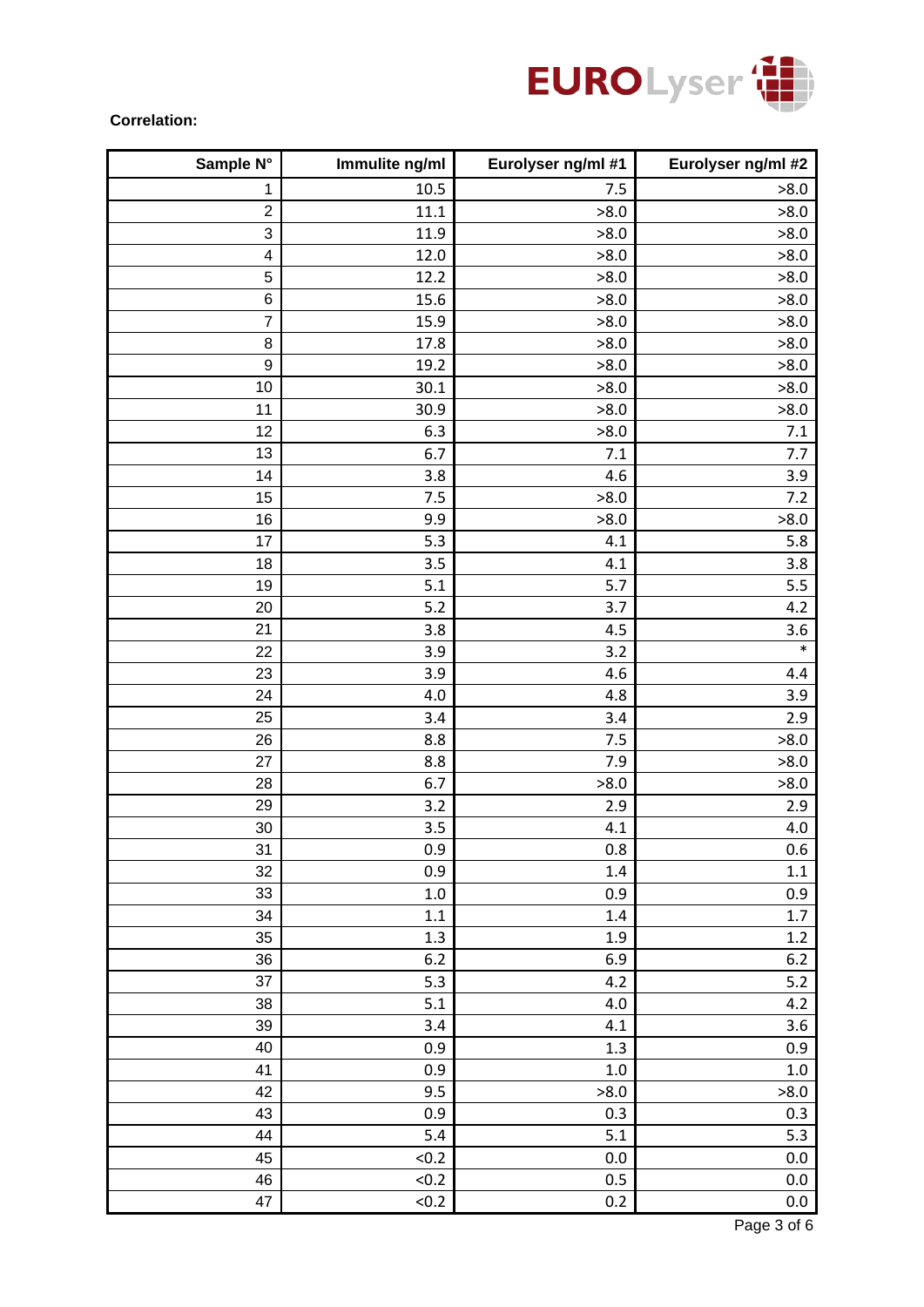

| 48 | n a<br>v.J     | 0.6               | v.v |
|----|----------------|-------------------|-----|
| 49 | $\sim$<br>NU.∠ | $\sqrt{2}$<br>v.v | U.4 |
| 50 | $\sim$<br>∖∪.∠ | $\sim$<br>v.v     | v.v |

\* not enough sample material for replication



#### Sample correlation:

The result for the correlation between the Immulite Progesterone test and Eurolyser Progesterone test is the linear regression function:

y (Eurolyser) = 1.0098x (Immulite) - 0.0028 and a **R² = 0.945**

Based on the correlation the linearity and upper limit of measurement range is defined as 8 ng/ml.

Based on the excellent correlation data the decision limits of the reference method will be used:

Dog: 4 – 8 ng/ml (Ovulation)

Nonetheless, it is recommended that each laboratory establishes its own decision limits.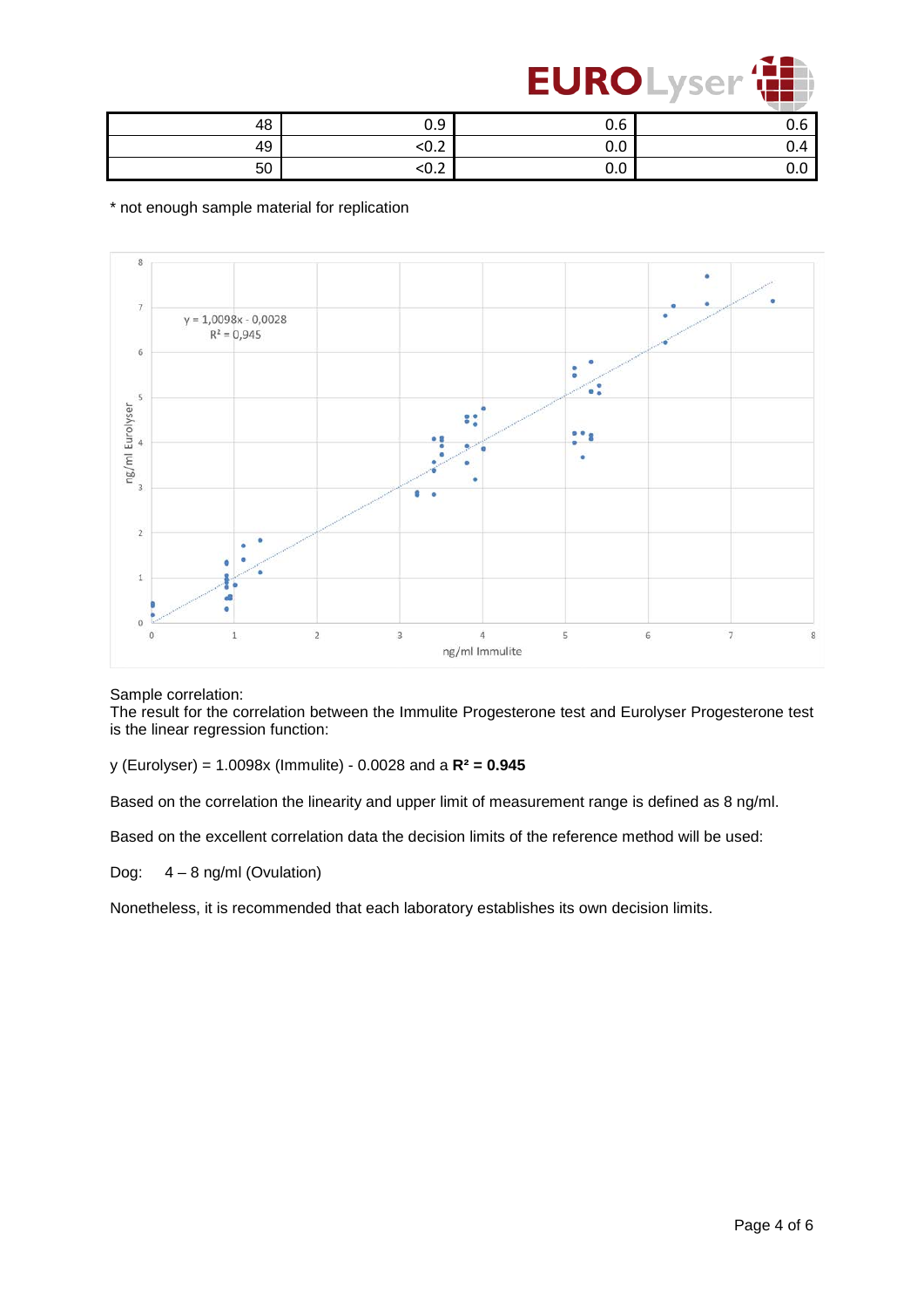

## **3. Reproducibility (within-run precision)**

One control and a pool of canine serum samples have been tested 20 times each and the CV values were calculated (tested with solo and CUBE-VET analysers):

| Sample #       | Control ng/ml | Sample pool ng/ml |
|----------------|---------------|-------------------|
| 1              | 3.8           | 4.5               |
| $\overline{2}$ | 3.4           | 4.0               |
| 3              | 3.7           | 4.9               |
| 4              | 2.9           | 4.3               |
| 5              | 4.1           | 4.4               |
| 6              | 3.3           | 4.3               |
| $\overline{7}$ | 3.4           | 4.7               |
| 8              | 3.6           | 4.5               |
| 9              | 3.6           | 4.0               |
| 10             | 3.2           | 4.6               |
| 11             | 3.4           | 5.2               |
| 12             | 3.2           | 4.8               |
| 13             | 3.4           | 4.3               |
| 14             | 3.6           | 5.3               |
| 15             | 3.6           | 4.2               |
| 16             | 4.2           | 4.1               |
| 17             | 3.1           | 4.3               |
| 18             | 3.1           | 5.7               |
| 19             | 3.9           | 4.5               |
| 20             | 3.2           | 4.7               |
| Average        | 3.5           | 4.6               |
| <b>Stdev</b>   | 0.33          | 0.44              |
| CV             | 9.57%         | 9.66%             |

The CV values are 9.57% for the control and 9.66% for the pooled canine serum samples.

## **4. Stability Test**

An accelerated stability test was performed. Reagent stability was recorded over 7 weeks, during this time cuvettes were stored at room temperature.

Cuvettes prepared on: day 0<br>Measurement date: day 1 – day 50 Measurement date:

2 control levels have been used.

The recovery of control low and high has to be within 25% of the target value.